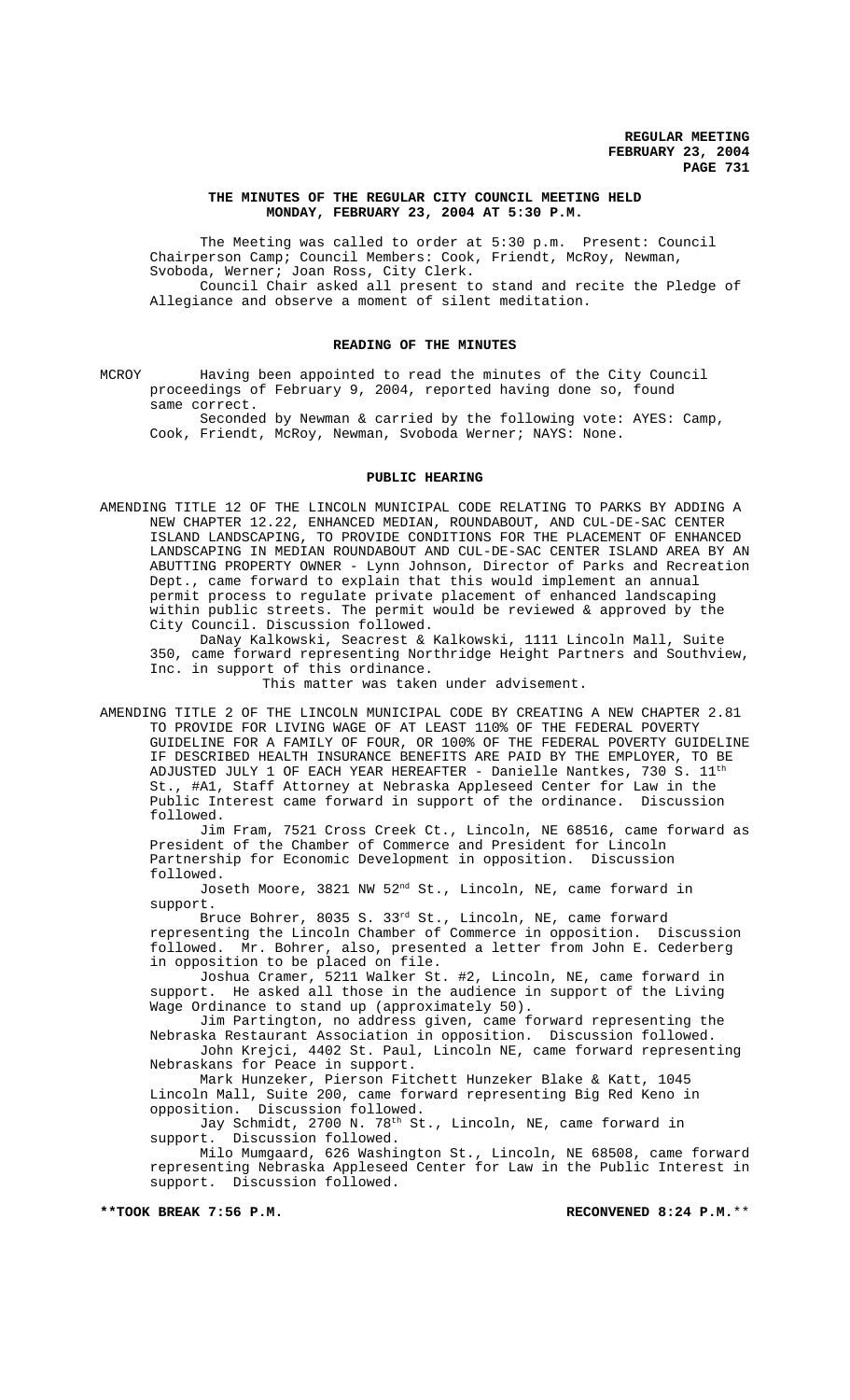Kevin Bernadt, 4140 Washington St., Lincoln, NE 68506, came forward in support. Bob Benes, 3300 Manassas Pl., Lincoln, NE, owner of Aspen Builders, came forward in opposition. Jennifer Carter, 18700 N.W. 70<sup>th</sup> St., Raymond, NE 68428, came forward as a member of the legal staff of Nebraska Appleseed Center for Law in the Public Interest in support. Discussion followed. John Sautter, 670 Hwy. 77, Ceresco, NE 68017, PHD Economics student, came forward in support. Discussion followed. Ken Mass, 5418 S. 27 $^{\rm th}$  St. #1, Omaha, NE 68107-3492, President of Nebraska AFL CIO came forward in support. Discussion followed. Bridget Christensen, 14321 Castlewood St., Lincoln, NE, representing National Organization of Women Lincoln Chapter came forward in support. Danay Kalkowski, 1111 Lincoln Mall, Ste. 350, representing Cornhusker Place of Lincoln/Lancaster and Downtown Lincoln Association, came forward to request continued public hearing to March 1, 2004 to research how this ordinance will affect those she is representing. She stated she was representing a neutral position at this time. Discussion followed. David Wasson, 7233 Pioneers Blvd. #706, Lincoln, NE, came forward<br>in support. Discussion followed. Discussion followed. Don Tilley, 4533 Starr, Lincoln, NE 68503, representing United Nations Association came forward in support. Rodney Vlcek, 1505 Superior St. #2, Lincoln, NE, representing United Steel Workers Association 286, came forward in support. Danny Walker, 427 E Street, Lincoln, NE 68508, came forward in support. Glenn Cekal, 1410 C Street, Lincoln, NE, came forward in support. Barbara Bauer, Devonshire Dr., Lincoln, NE, came forward in support. Mo Anker, 4345 St. Paul Ave., Lincoln, NE, came forward in support. Mark Munger, 3423 M Street, Lincoln, NE, representing Lincoln Central Labor Union came forward in support. Craig Groat, 4935 Huntington Ave., came forward in support. Fritz Hudson, 7901 Lake Street, Lincoln, NE, came forward in support. Steve Kiene, 7201 N. 7<sup>th</sup> Street, Lincoln, NE, came forward in support. Discussion followed. Beatty Brasch, 3303 S. 31st Street, Lincoln, NE, Director of Center for the People came forward in support. She also represented Brian of Lincoln Action Program in support. Toni Burress, no address given, representing Amalgamated Transit Union #31293 of StarTran came forward in support. Discussion followed. Leola Bullock, 4210 N. 73<sup>rd</sup> St., Lincoln, NE 68507, representing the Lincoln Branch of the National Association for Advancement of Colored People came forward in support. Ginny Wright, 814 Lyncrest Dr., Lincoln, NE 68510, came forward in support. City Clerk read into the record a letter from Joseph R. Hampton in opposition. Milo Mummgaard came forward for rebuttal. Glenn Friendt, Council Member, moved to continue public hearing with action to March 1, 2004. Seconded by Werner & carried by the following vote: AYES: Camp, Cook, Friendt, McRoy, Newman, Svoboda, Werner; NAYS: None. This matter was taken under advisement. AMENDING CHAPTER 3.20 OF THE LINCOLN MUNICIPAL CODE RELATING TO STREET IMPROVEMENT VEHICLE TAX TO CREATE THE RESIDENTIAL REHABILITATION FUND TO BE USED ONLY FOR THE PURPOSE OF REHABILITATING EXISTING RESIDENTIAL STREETS - Allan Abbott, Director of Public Works Dept., stated that there will be dollars for resurfacing and no increase in the wheel tax over what has already been raised. Discussion followed. Ginny Wright, representing the Lincoln Neighborhood Alliance Board came forward in support. Glen Cekal, 1420 C St., came forward in support. This matter was taken under advisement. **MISCELLANEOUS BUSINESS - NONE \*\* END OF PUBLIC HEARING \*\***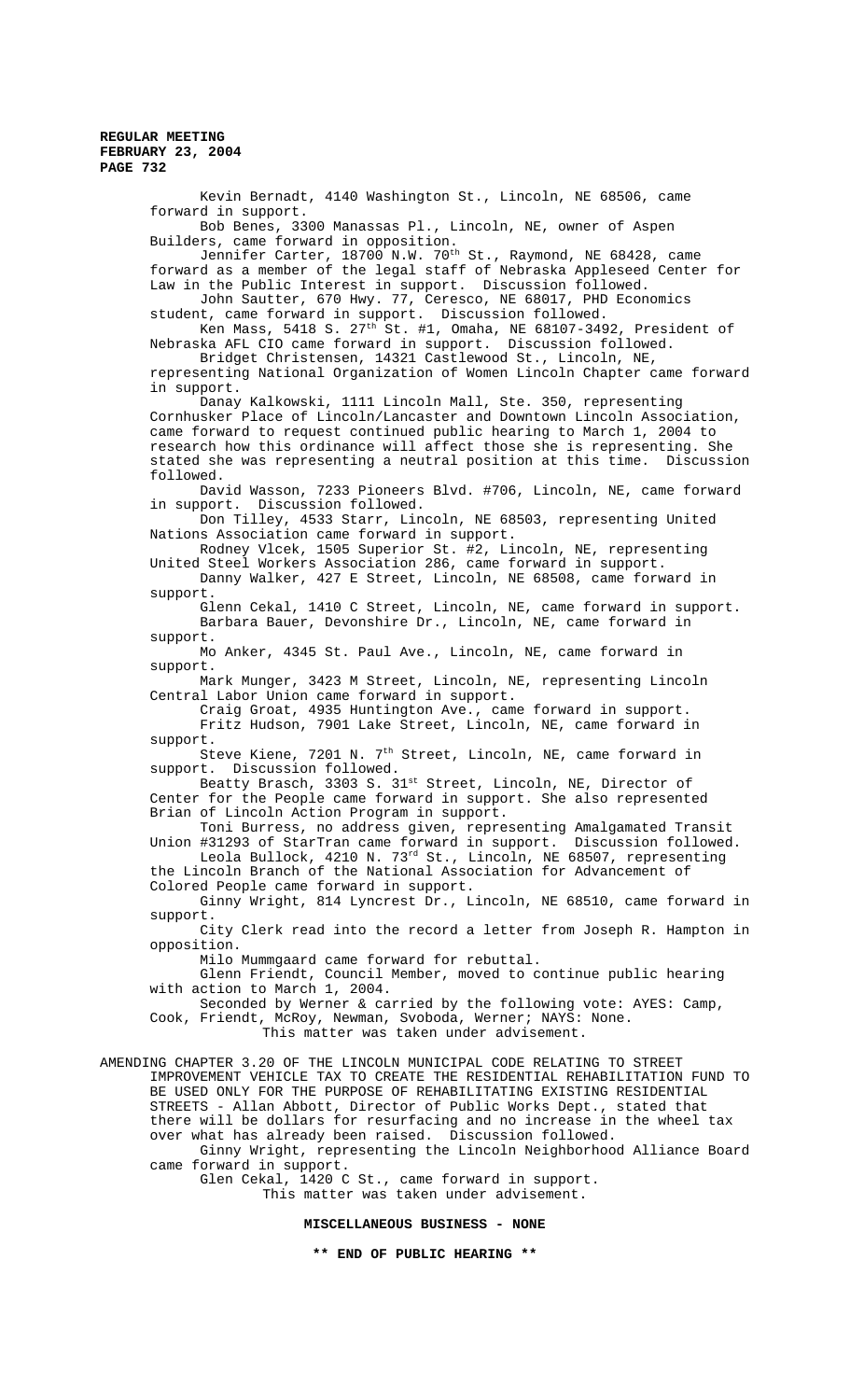# **COUNCIL ACTION**

## **LIQUOR RESOLUTIONS - NONE**

### **ORDINANCES - 2ND READING**

- AMENDING TITLE 12 OF THE LINCOLN MUNICIPAL CODE RELATING TO PARKS BY ADDING A NEW CHAPTER 12.22, ENHANCED MEDIAN ROUNDABOUT AND CUL-DE-SAC CENTER ISLAND LANDSCAPING, TO PROVIDE CONDITIONS FOR THE PLACEMENT OF ENHANCED LANDSCAPING IN MEDIAN ROUNDABOUT AND CUL-DE-SAC CENTER ISLAND AREA BY AN ABUTTING PROPERTY OWNER - CLERK read an ordinance, introduced by Jonathan Cook, amending Title 12 of the Lincoln Municipal Code relating to Parks by adding a new Chapter 12.22, Enhanced Median, Roundabout, and Cul-de-sac Center Island Landscaping, to provide conditions for the placement of enhanced landscaping in median, roundabout, and cul-de-sac center island areas by an abutting property owner, the second time.
- APPROVING THE AGREEMENT FOR ATTACHING ANTENNAS TO CITY TOWER AND OTHER APPURTENANCES BETWEEN THE CITY AND U.S. CELLULAR FOR THE PLACEMENT OF ANTENNAS FOR TELECOMMUNICATION USES ON THE TOWER GENERALLY LOCATED AT SOUTH 84TH AND SOUTH STREET - CLERK read an ordinance, introduced by Jonathan Cook, whereas, the City of Lincoln owns a tower on Lincoln Water System property, generally located at South  $84^{\rm th}$  and South, which is generally used for telecommunication uses and associated ground space, the second time.
- AMENDING TITLE 2 OF THE LINCOLN MUNICIPAL CODE BY CREATING A NEW CHAPTER 2.81 TO PROVIDE FOR LIVING WAGE OF AT LEAST 110% OF THE FEDERAL POVERTY GUIDELINE FOR A FAMILY OF FOUR, OR 100% OF THE FEDERAL POVERTY GUIDELINE IF DESCRIBED HEALTH INSURANCE BENEFITS ARE PAID BY THE EMPLOYER, TO BE ADJUSTED JULY 1 OF EACH YEAR HEREAFTER - CLERK read an ordinance, introduced by Terry Werner, amending Title 2 of the Lincoln Municipal Code relating to Officers Departments and Personnel by creating a new Chapter 2.81 to provide for a Living Wage of at least 110% of the federal poverty guideline for a family of our, or 100% of the federal poverty guideline if described health insurance benefits are paid by the employer, and mandating adjustments July 1 of each year hereafter, the second time.
- AMENDING CHAPTER 3.20 OF THE LINCOLN MUNICIPAL CODE RELATING TO STREET IMPROVEMENT VEHICLE TAX TO CREATE THE RESIDENTIAL REHABILITATION FUND TO BE USED ONLY FOR THE PURPOSE OF REHABILITATING EXISTING RESIDENTIAL STREETS - CLERK read an ordinance, introduced by Jonathan Cook, amending Chapter 3.20 of the Lincoln Municipal Code relating to Street Improvement Vehicle Tax by adding a new section numbered 3.20.025 to add a definition for "rehabilitation"; adding a new section numbered 3.20.045 to add a definition for "residential street"; and amending Section 3.20.220 to create the "Residential Rehabilitation Fund" to be used only for the purpose of rehabilitating existing residential streets; and repealing Section 3.20.220 of the Lincoln Municipal Code as hitherto existing, the second time.

#### **RESOLUTIONS**

APPROVING APPROPRIATIONS IN THE AMOUNT OF \$50,000 FROM THE OPERATION OF KENO LOTTERY FUNDS FOR VARIOUS HUMAN SERVICES - CLERK read the following resolution, introduced by Glenn Friendt, who moved its adoption:

A-82581 WHEREAS, Resolution No. A-75378 provides that five percent of the gross proceeds realized by the City of Lincoln from the operation of a keno lottery shall be designated for such human services as may be recommended and approved by the Joint Budget Committee, City Council and Lancaster Board of Commissioners; and

WHEREAS, the Joint Budget Committee has recommended that the City Council and Lancaster County Board of Commissioners approve the designation of \$50,000 from said gross funds for the human services listed in Attachment "A" (Keno Prevention Fund Round 20) attached hereto and incorporated herein by reference.

NOW, THEREFORE, BE IT RESOLVED by the City Council of the City of Lincoln, Nebraska: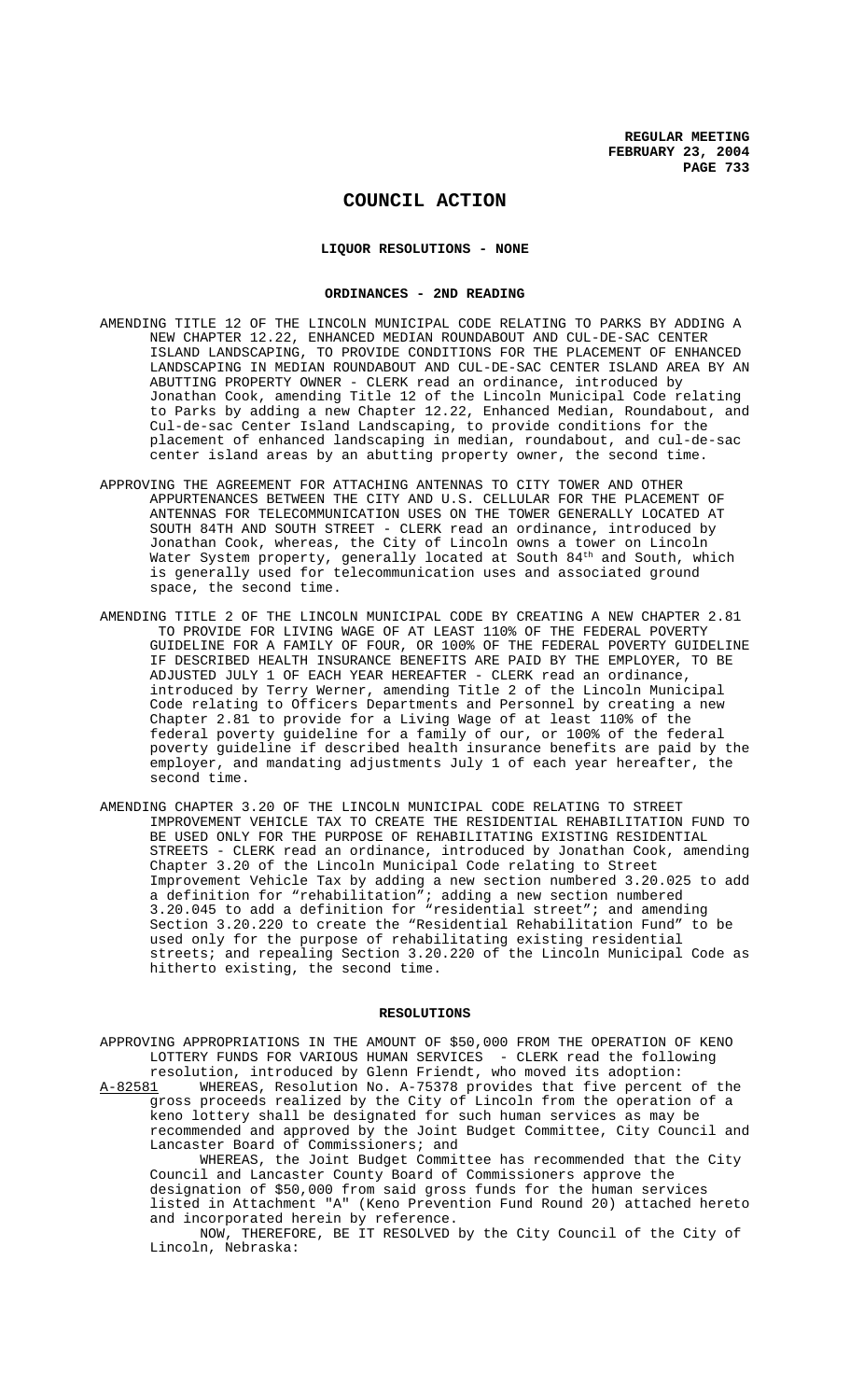> The designation of the \$50,000 from gross funds from the operation of keno lottery for the human services listed in Attachment "A" is hereby approved and the Mayor is authorized to enter into grant contracts with Lancaster County, Nebraska and the respective agencies providing said human services.

Introduced by Glenn Friendt Seconded by Svoboda & carried by the following vote: AYES: Camp, Cook, Friendt, McRoy, Newman, Svoboda, Werner; NAYS: None.

APPROVING AN AGREEMENT WITH THE NEBRASKA DEPARTMENT OF ROADS THAT WILL PROVIDE ADDITIONAL FUNDING FOR ENGINEERING, RIGHT-OF-WAY, AND CONSTRUCTION FOR THE EAST O STREET WIDENING PROJECT, 52ND STREET TO WEDGEWOOD DRIVE CLERK read the following resolution, introduced by Glenn Friendt, who moved its adoption:<br>A-82582 BE IT RESOLVE

BE IT RESOLVED by the City Council of the City of Lincoln, Nebraska:

That the attached Supplemental Agreement No. 4 between the City of Lincoln and the State of Nebraska Department of Roads for Project No. EACNH-STPAA-34-6(124) O Street, 52nd Street to Wedgewood Drive, Reconstruct to six-lane roadway, is hereby approved in accordance with the terms and conditions contained in said Agreement, and the Mayor is authorized to execute the same on behalf of the City of Lincoln.

The City Clerk is directed to return the executed copies of the Agreement to the Department of Public Works, for transmittal and execution by the State Department of Roads.

Introduced by Glenn Friendt Seconded by Svoboda & carried by the following vote: AYES: Camp, Cook, Friendt, McRoy, Newman, Svoboda, Werner; NAYS: None.

AUTHORIZING WILLIAM LIVENGOOD FOR THE GREEN GATEAU TO OCCUPY A PORTION OF THE PUBLIC RIGHT-OF-WAY AT 330 S.10TH STREET FOR USE AS A SIDEWALK CAFÉ CLERK read the following resolution, introduced by Glenn Friendt, who moved its adoption:<br>A-82583 WHEREAS, Will

WHEREAS, William Livengood has submitted an application for a Sidewalk Café Permit to use a portion of the public right-of-way at The Green Gateau, 330 S. 10th Street as a sidewalk café; and

WHEREAS, the applicant is willing to comply with all of the provisions of Chapter 14.50 of the Lincoln Municipal Code pertaining to such use; and

WHEREAS, the application has been reviewed by the Planning Department, the Public Works and Utilities Department, and the Urban Design Committee, each of which has submitted a report in conformance with § 14.50.050 of the Lincoln Municipal Code.

NOW, THEREFORE, BE IT RESOLVED by the City Council of the City of Lincoln, Nebraska:

That the application of William Livengood, hereinafter referred to as "Permittee", to operate a sidewalk café in a portion of the public right-of-way at The Green Gateau, 330 S. 10th Street is hereby approved conditioned upon such use conforming to the application which is attached hereto as Exhibit "A", the site plan which is attached hereto as Exhibit "B", the provisions of Chapter 14.50 of the Lincoln Municipal Code and the following express terms, conditions, and requirements: 1. This permit authorizes a maximum seating capacity of 20

within the permit area as shown on the site plan.

2. Permittee shall maintain a clear, unobstructed passageway entirely across the frontage of the property occupied by the Permittee parallel to the line of the street and generally in the line of pedestrian traffic as shown on the site plan.

4. The space to be occupied by this use shall only be used for the activity or activities specified on the permit and in accordance with all applicable regulations.<br>5. Such use is temporary

Such use is temporary and the Permittee, by the granting of this permit, acquires no right, title, or interest in the space permitted to be used.

6. The City Council may require such space to be vacated, restored to its prior condition upon demand, and its use discontinued, with no recourse against the City for any loss or damage occasioned thereby. If any such space is not vacated and restored to its prior condition and such use not discontinued by the time specified, the City may remove from such space any property left thereon at the risk and expense of the Permittee and restore such space to its prior condition at the expense of the Permittee.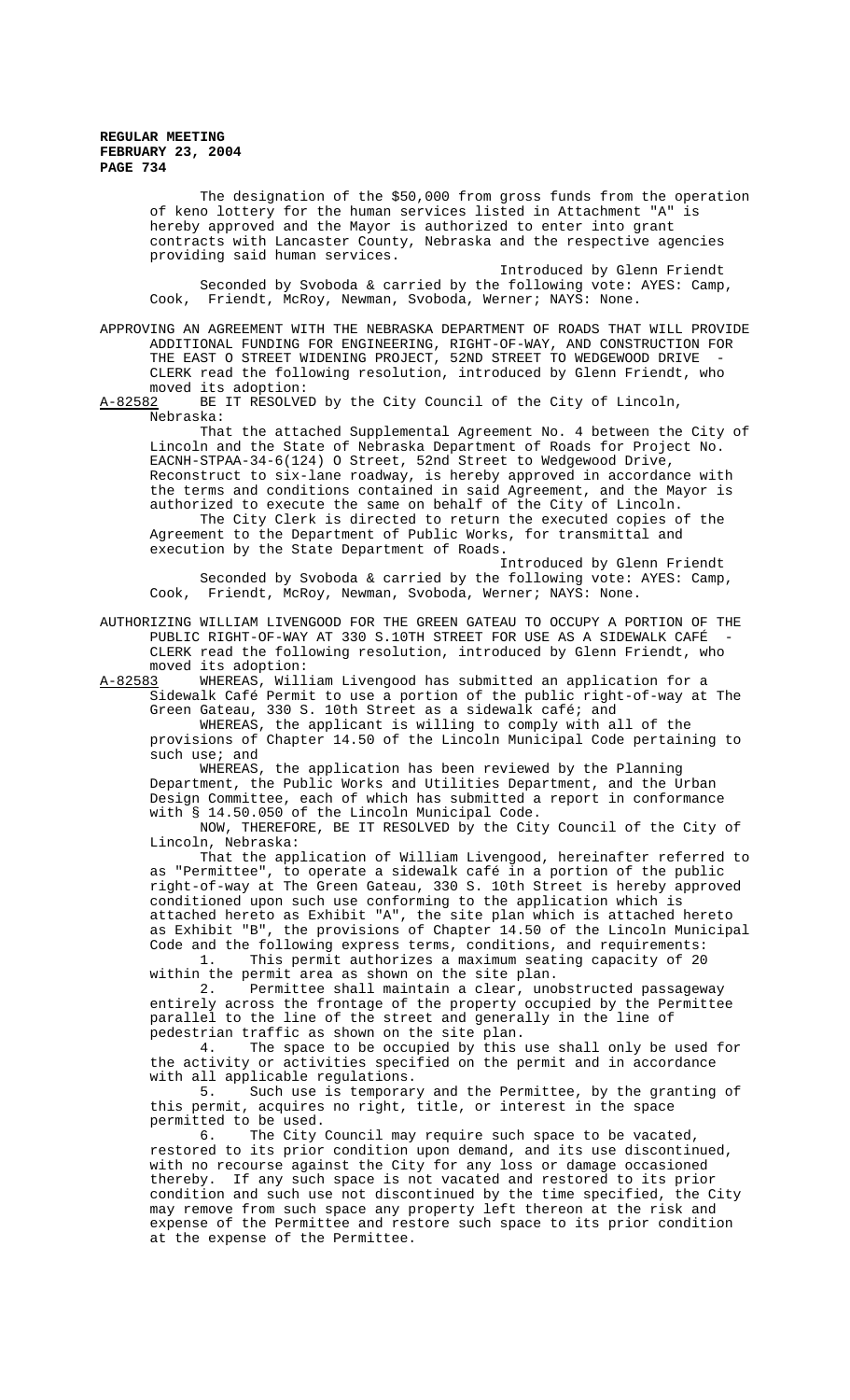7. The Permittee shall promptly remove any litter deposited on or in the vicinity of the space used by the Permittee resulting from the activity or activities conducted by the Permittee.

8. The Permittee shall at all times conduct their use of the space in an orderly fashion and in such a manner as to protect the public health and safety.

9. Such space shall be used for business purposes by Permittee only between the hours of 6:30 a.m. to 10:00 p.m., Monday through Saturday and 6:30 a.m. to 3:00 p.m., Sunday.

10. The Permittee shall comply with all health and sanitation

regulations. The permit issued pursuant to this section is a personal privilege and may not be transferred or alienated voluntarily or involuntarily.

12. Where exigent circumstances exist and a police officer or other authorized officer or employee of the City gives notice to Permittee to temporarily move from a location, Permittee shall comply with the notice. Exigent circumstances shall include, but not be limited to, unusually heavy pedestrian vehicular traffic, existence of any obstructions in the public space at or near such location, an accident, fire, or other emergency situation at or near such location, or parade, demonstration, or other such event or occurrence at or near such location.

13. Permittee shall not sound or permit the sounding of any signal from any stationery bell, chime, siren, whistle, or device for non-emergency purposes or use or operate any loud speaker, public address system, radio, sound amplifier, or similar device which may be

heard beyond 50 feet from its source.<br>14. No advertising shall be pe No advertising shall be permitted on or in the sidewalk café except to identify the product or vendor and shall in all respects comply with the provisions of Titles 22 and 27 of the Lincoln Municipal Code regulating signage.<br>15. Any umbrella

Any umbrella, canopy, or similar device within the permit area shall be no more than 6½ feet above ground level.

The sidewalk café shall be located only in the exact location described in the approved application, and the approved furnishings may not be modified or substituted.<br>17. The Permittee shall at all times ma

The Permittee shall at all times maintain public liability insurance in the form of a commercial or comprehensive general liability policy, or an acceptable substitute policy form as permitted by the City Attorney, with a minimum combined single limit of \$500,000 aggregate for any one occurrence, and shall at all times keep on file with the City Clerk a current certificate of insurance signed by a qualified agent of an insurance company licensed to do business in the State of Nebraska evidencing the existence of valid and effective policies of insurance naming the City as an additional insured for the coverage required above, the limits of each policy, the policy number, the name of the insurer, the effective date and expiration date of each policy, the deductibles or self-insurance retainers of each policy, and a copy of an endorsement placed on each policy requiring 30 days notice by mail to the City Clerk before the insurer may cancel the policy for any reason, and upon request of the City Clerk or the City Attorney, a copy of any endorsements placed on such policies or the declarations page of such policies. Any termination or elapse of such insurance shall automatically revoke this permit.

18. This permit shall expire on the 31st day of May following its issuance, but renewal of the permit may be made for one-year periods by application to the City Clerk and payment of the annual permit fee as set forth in Chapter 14.50 and the payment of the rental for the use or occupation of the space computed as follows: \$.25 per annum for each square foot of the permit area (330 square feet) for an annual rental of \$82.50; provided, however, said rental may be increased for future years by action of the City Council.

19. That within thirty (30) days from the adoption of this resolution, and before commencing any construction under the provisions hereof, the above-named applicant shall execute the letter of acceptance attached hereto and marked as Exhibit "C". Failure to do so will be considered a rejection hereof and all privileges and authorities hereunder granted shall thereupon automatically terminate.

Introduced by Glenn Friendt

Seconded by Svoboda & carried by the following vote: AYES: Camp, Cook, Friendt, McRoy, Newman, Svoboda, Werner; NAYS: None.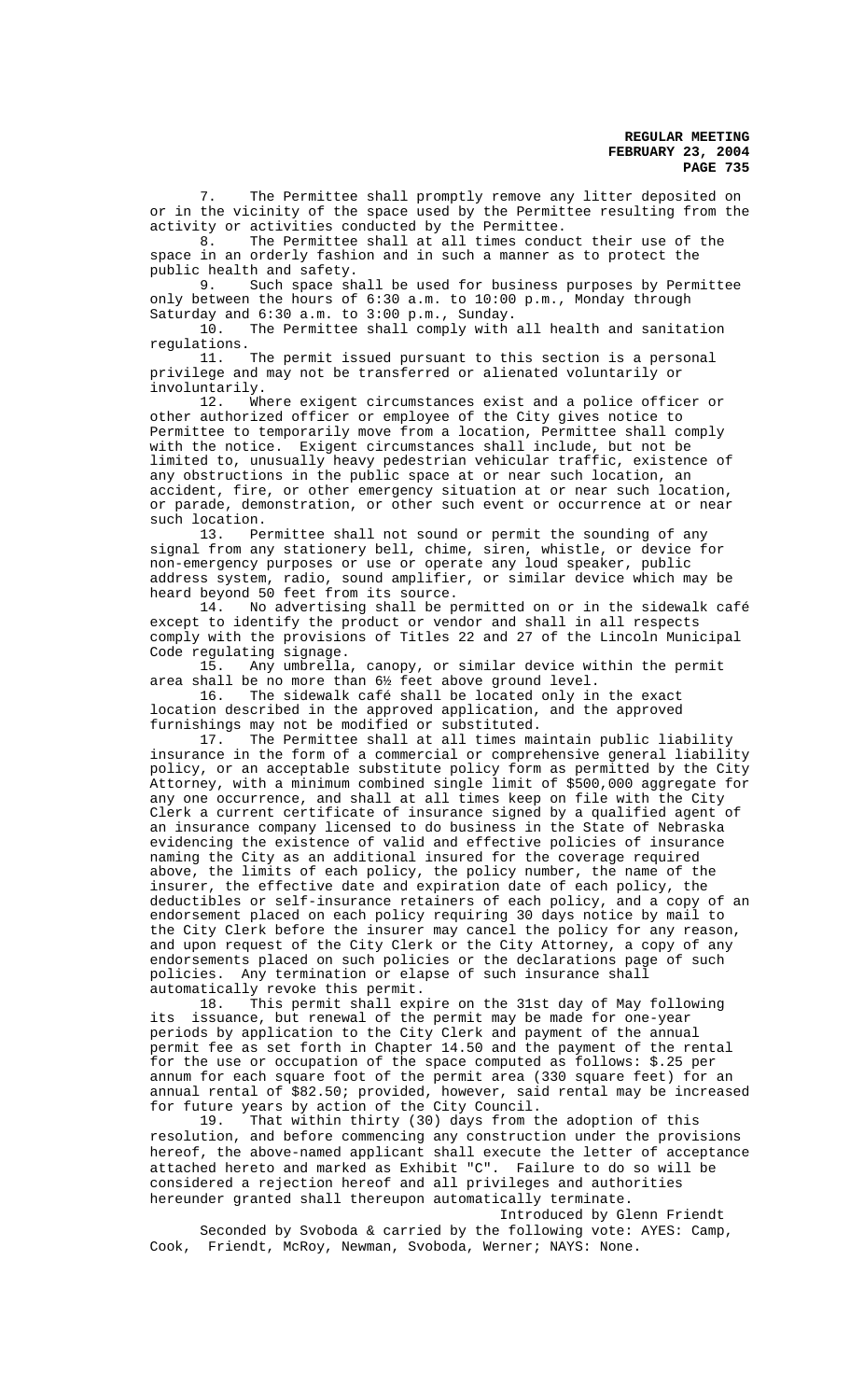ACCEPTING THE REPORT OF NEW AND PENDING CLAIMS AGAINST THE CITY AND APPROVING DISPOSITION OF CLAIMS SET FORTH THEREIN FOR THE PERIOD OF JANUARY 16 - 31, 2004 - CLERK read the following resolution, introduced by Glenn Friendt, who moved its adoption: A-82584 BE IT RESOLVED by the City Council of the City of Lincoln, Nebraska: That the claims listed in the attached report, marked as Exhibit "A", dated February 2, 2004, of various new and pending tort claims filed against the City of Lincoln with the Office of the City Attorney or the Office of the City Clerk, as well as claims which have been disposed of, are hereby received as required by Neb. Rev. Stat. § 13-905 (Reissue 1997). The dispositions of claims by the Office of the City Attorney, as shown by the attached report, are hereby approved:  $\begin{tabular}{lcl} \underline{\texttt{DENIED}}\\ \texttt{half Recovery, Inc.} \end{tabular} \begin{tabular}{lcl} \underline{\texttt{NELOWED OR SETTLED}}\\ \texttt{Equation} & \texttt{Necovery, Inc.} \end{tabular}$ American International Recovery, Inc. (Omni Behavioral Health, Insured) (Claim No. 1003002549) \$ 2,913.16<br>
ernah C. Petersen \$ 253.00 Sharon Siefken/Farmers Mutual Vernah C. Petersen \$ 253.00 Sharon Siefken/Farmers Mutual 728.21 (Claim No. A0312748) 1,648.87<br>250.00 Irmgard Hummel 927.03 Jeremy & Kim Vice 250.00 Irmgard Hummel 927.03 American Family Insurance Group John Jones 1,500.00 (Claim No. 00-071-381746-0229) 2,086.53<br>Nick Brand NAS\* Marjorie Ames 295.73 Danny Lee/Sheryl Golden 810.49 Cliff Schroff 34.61 Beth Loyd 383.62 \* No Amount Specified.

The City Attorney is hereby directed to mail to the various claimants listed herein a copy of this resolution which shows the final disposition of their claim.

Introduced by Glenn Friendt

Seconded by Svoboda & carried by the following vote: AYES: Camp, Cook, Friendt, McRoy, Newman, Svoboda; NAYS: None; ABSENT: Werner.

SETTING THE HEARING DATE OF MONDAY, MARCH 8, 2004 AT 1:30 P.M. FOR THE MAN. APP. OF RENAE GUTHARD FOR LONE STAR STEAK HOUSE & SALOON OF NEBRASKA, INC. DBA "LONE STAR STEAKHOUSE & SALOON AT 200 N.  $70^{TH}$  STREET - - CLERK read the following resolution, introduced by Glenn Friendt, who moved its adoption:

A-82585 BE IT RESOLVED by the City Council, of the City of Lincoln, that a hearing date is hereby set for Mon., March 8, 2004, at 1:30 p.m. or as soon thereafter as possible in the City Council Chambers, County-City Building, 555 S. 10<sup>th</sup> St., Lincoln, NE, for the Man. App. of Renae Guthard for the Lone Star Steak House & Saloon of Nebraska, Inc. dba "Lone Star Steakhouse & Saloon at 200 N. 70th Street.

If the Police Dept. is unable to complete the investigation by said time, a new hearing date will be set.

Introduced by Glenn Friendt Seconded by Svoboda & carried by the following vote: AYES: Camp, Cook, Friendt, McRoy, Newman, Svoboda, Werner; NAYS: None.

SETTING THE HEARING DATE OF MONDAY, MARCH 8, 2004 AT 1:30 P.M. FOR THE APP. OF ACR CORPORATION DBA "JAKE'S CIGARS" FOR A CLASS D LIQUOR LICENSE AT 114 N.  $14^{\text{TH}}$ STREET - CLERK read the following resolution, introduced by Glenn Friendt, who moved its adoption:

A-82586 BE IT RESOLVED by the City Council, of the City of Lincoln, that a hearing date is hereby set for Mon., March 8, 2004, at 1:30 p.m. or as soon thereafter as possible in the City Council Chambers, County-City Building, 555 S.  $10^{th}$  St., Lincoln, NE, for the App. of ACR Corporation dba "Jake's Cigars" for a Class D liquor license at  $114$  N.  $14<sup>th</sup>$  Street.

If the Police Dept. is unable to complete the investigation by said time, a new hearing date will be set. Introduced by Glenn Friendt

Seconded by Svoboda & carried by the following vote: AYES: Camp, Cook, Friendt, McRoy, Newman, Svoboda, Werner; NAYS: None.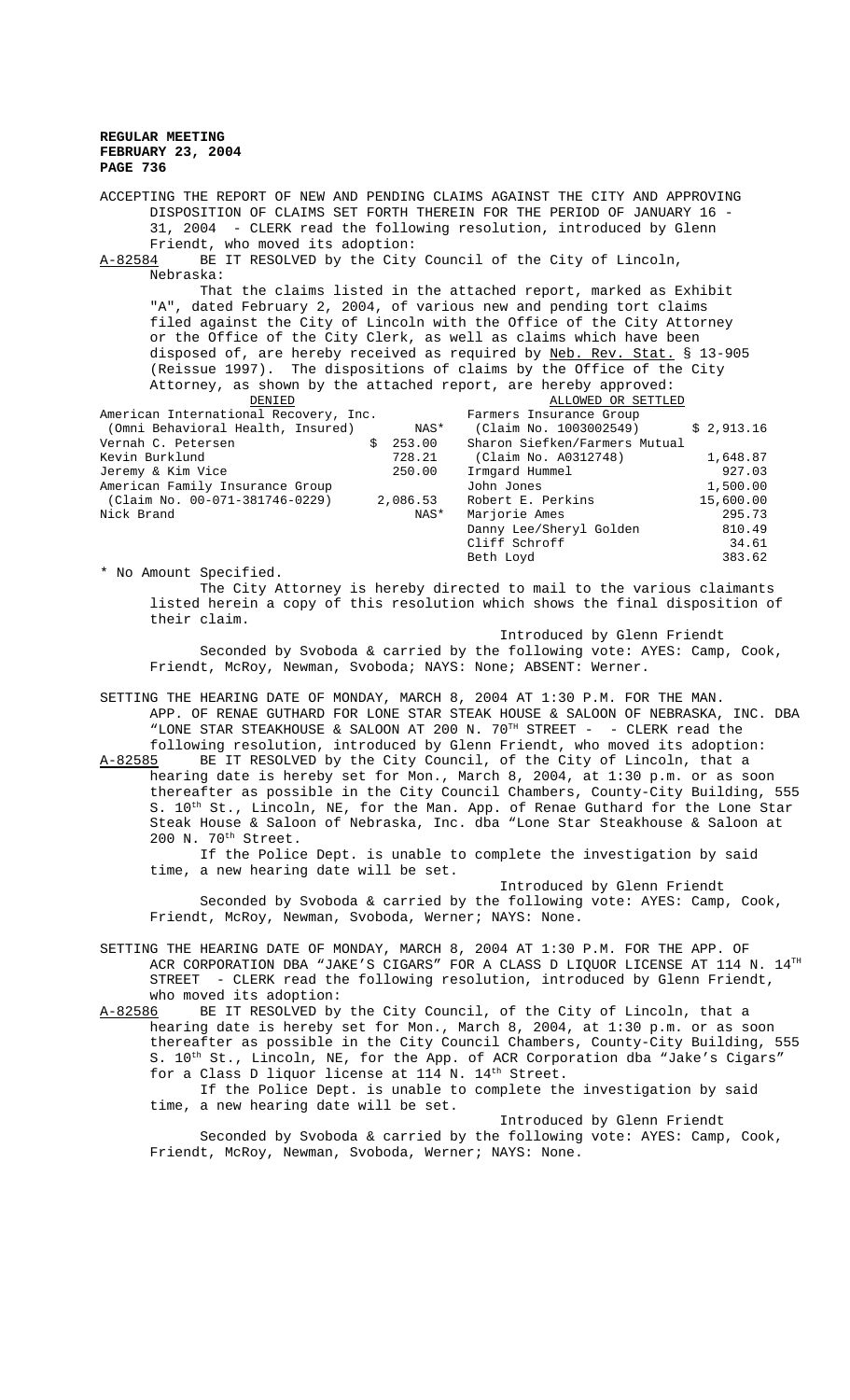SETTING THE HEARING DATE OF MONDAY, MARCH 8, 2004 AT 1:30 P.M. FOR THE APP. OF FAST BREAK, INC. DBA "FAST BREAK - OLD CHENEY" FOR A CLASS D LIQUOR LICENSE AT 5640 S. 16TH STREET - CLERK read the following resolution, introduced by Glenn Friendt, who moved its adoption:

A-82587 BE IT RESOLVED by the City Council, of the City of Lincoln, that a hearing date is hereby set for Mon., March 8, 2004, at 1:30 p.m. or as soon thereafter as possible in the City Council Chambers, County-City Building, 555 S. 10<sup>th</sup> St., Lincoln, NE, for the App. of Fast Break, Inc. dba "Fast Break Old Cheney" for a Class D liquor license  $a^t$  5640 S. 16<sup>th</sup> Street. If the Police Dept. is unable to complete the investigation by said time, a new hearing date will be set.

Introduced by Glenn Friendt Seconded by Svoboda & carried by the following vote: AYES: Camp, Cook, Friendt, McRoy, Newman, Svoboda, Werner; NAYS: None.

MISCELLANEOUS 03013 - AMENDING CHAPTER 3.75 OF THE LINCOLN DESIGN STANDARDS TO BE CONSISTENT WITH THE AMENDMENT TO LINCOLN MUNICIPAL CODE TITLE 27 REQUIRING APPLICATIONS FOR BUILDING PERMITS FOR NEW CONSTRUCTION OF PRINCIPAL BUILDINGS LOCATED ON LAND WITHIN THE R-1 THROUGH R-8 RESIDENTIAL DISTRICTS TO COMPLY WITH THE NEIGHBORHOOD DESIGN STANDARDS - CLERK read the following resolution, introduced by Terry Werner, who moved its adoption:

A-82591 WHEREAS, the City of Lincoln has previously adopted the City of Lincoln Design Standards by Resolution No. A-80518; and

WHEREAS, Chapter 3.75, Neighborhood Design Standards, needs to be amended to be consistent with the amendments to Lincoln Municipal Code Title 27 to require applications for building permits for new construction of principal buildings located on land within the R-1 through R-8 Residential Districts to comply with the Neighborhood Design Standards, provided such land was annexed and made a part of the City prior to December 31, 1949.

NOW, THEREFORE, BE IT RESOLVED by the City Council of the City of Lincoln, Nebraska:

That Chapter 3.75 of the City of Lincoln Design Standards, adopted by the City Council on November 6, 2000 by Resolution No. A-80518, be and the same is hereby amended as follows:

1. Section 1, Introduction, is amended to read as follows: Section 1. INTRODUCTION

Certain areas of Lincoln within the well-established neighborhoods have evolved into relatively dense residential sections (typically zoned R-4, R-5, R-6, R-7, or R-8). Portions of those areas, despite their higher density use, which retain much of the traditional physical character of their original lower density development. These are areas of the City that were annexed prior to December 31, 1949, and are potentially eligible for the National Register of Historic Places. The purpose of the Neighborhood Design Standards is to encourage rehabilitation of existing housing in such areas, while allowing necessary new construction that is compatible with the surrounding development.

The standards focus on a limited number of basic design elements which have significant effect on compatibility, such as orientation of windows and entrances toward the street, height and massing, and location of parking. The written standards are accompanied by a sketchbook which both illustrates the basic requirements and makes suggestions of additional means and ideas to achieve greater compatibility of multi-family construction. Together, the design standards and the sketchbook are intended to encourage neighborhood associations, developers, and builders to look closely at the existing features of older areas and to think about the effect new building design has in those neighborhoods. These standards and suggestions cannot guarantee good design – only the talents and efforts of owners, designers, and builders do that – but they hopefully will eliminate certain design features that most negatively impact the character of older neighborhoods.

2. Section 2, Work Requiring Review, is amended to read as follows: Section 2. WORK REQUIRING REVIEW

The design standards apply to new construction of principal buildings within the R-4, R-5, R-6, R-7 and R-8 districts, on land located within the R-1, R-2, R-3, R-4, R-5, R-6, R-7, and R-8 districts and subsequent

modifications to those buildings, provided such land was annexed and made part of the City prior to December 31, 1949.

The following categories of work do not require review under the Neighborhood Design Standards (although other building and zoning codes may apply):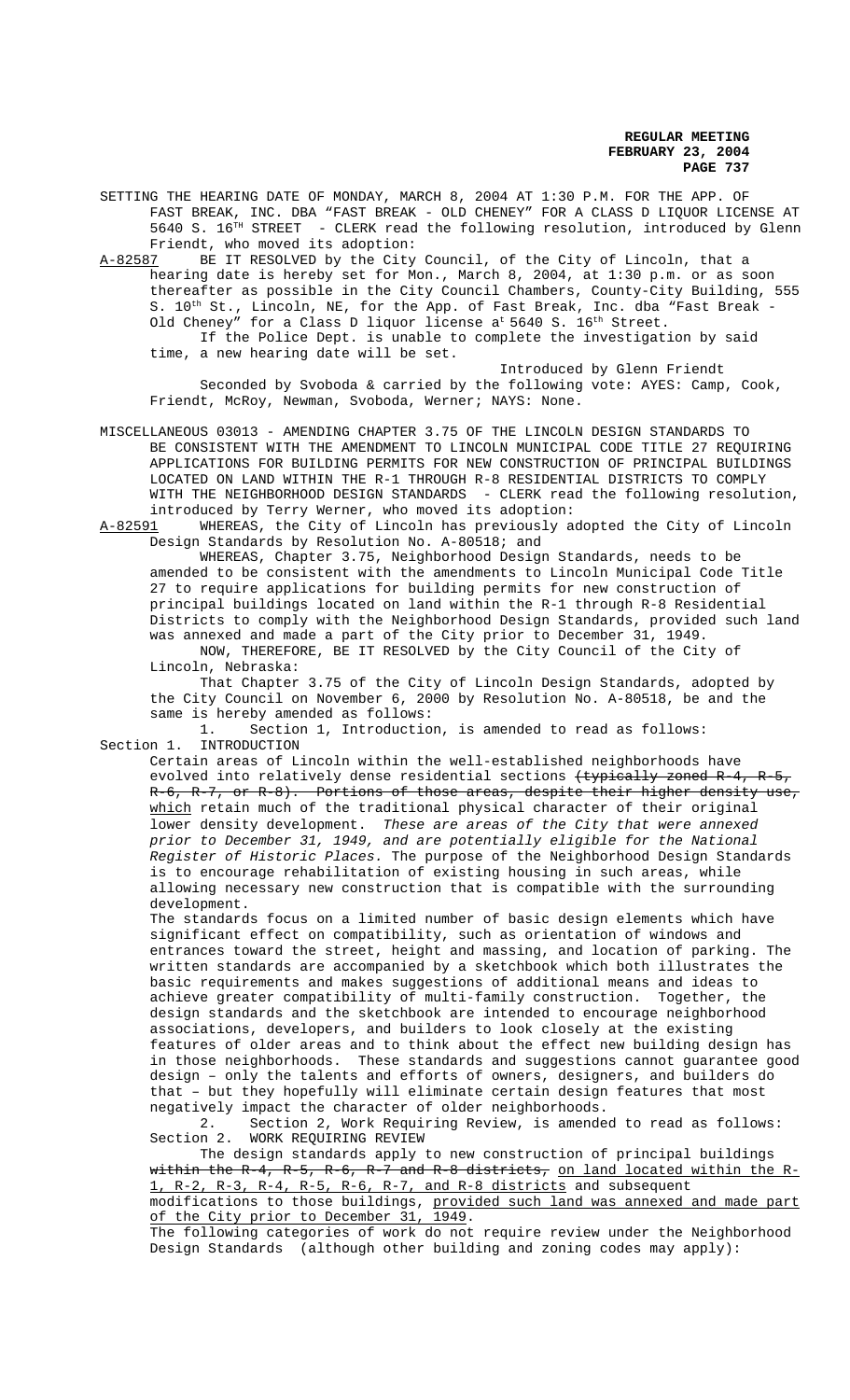1. Alterations to buildings existing at the date of enactment of these standards (date);

- 2. Landscape changes to existing developed sites;
- 3. Construction of accessory buildings on existing developed lots;
- 4. Any interior aspects of new or existing construction.
- 3. Section 3, Application and Review Process, is amended to read as follows:

Section 3. APPLICATION AND REVIEW PROCESS

The review process in the  $R-1$ ,  $R-2$ ,  $R-3$ ,  $R-4$ ,  $R-5$ ,  $R-6$ ,  $R-7$  and  $R-8$  districts is designed to parallel the current building permit review process. That is, review for compliance with the Neighborhood Design Standards will take place at the same time that other components of the building permit are examined. In doing so, all attempts are made to avoid increased time for review and approval. To facilitate this administrative review process, the applicant will be requested to submit certain additional items with the normal building permit application. Those items are as follows:

- 1. At least one black or blue line print showing the principal street facade, the side facades, and the site plan of the proposed building.
- 2. A photograph or photographs showing the site and adjacent buildings.
- Section 4. Section 4.1, Building Elements is amended to read as follows:
- 4.1 Building Elements
	- 1. New buildings shall utilize a roof type and pitch commonly found within the same and facing block front. Hipped or gable roofs with pitch of at least 22.5 degrees (6/12 pitch) are acceptable in any district. Roofs of lower pitch and other types may be compatible in specific districts, and can be proposed and approved on an individual basis. In such cases, the applicant should cite specific examples within the district comparable to the proposed building in height and to the proposed roof in type and pitch.
	- 2. Older Existing residential structures within established neighborhoods typically share similar design features, such as a common orientation to the street, seen in the location of entrances, windows, and porches. New buildings shall provide windows oriented to the street and shall provide an entrance to a dwelling unit or to a hallway leading to a dwelling unit. Use of front porches is strongly encouraged on new construction. Garage doors for not more than two stalls are permitted on a portion of the main building facing a front lot line, provided such doors shall not occupy more than 40% of the length of the principal street facade.
	- 3. Height of new buildings should be similar to that of older existing residences on the same and facing block fronts. New buildings shall be acceptable that are not taller than the tallest residential structure, nor shorter than the shortest residential structure, built prior to December 31, 1949 on the contiguous blockface, provided that:
		- a. the maximum allowable height shall not be reduced to less than twenty-eight (28) feet, and
		- b. if the height permitted under this section would exceed that permitted in the underlying district, the new building shall be no taller than an existing, adjacent building. Taller structures may be approved on a case-by-case basis, when a steeper roof would increase compatibility between the new building and adjacent older residences.
	- 4. In order to encourage variation of the front elevation, up to twenty-five percent (25%) of the length of the principal street facade may be constructed up to two feet (2') into the required front yard. Use of this provision, however, cannot increase the extension of porches into a required front yard beyond that otherwise allowed in Sections 27.71.100 and 27.71.110 of the Zoning Ordinance.
	- 5. The rhythm of 30-40' wide similar width houses on 50' similar width lots does much to establish the character of Lincoln's older established residential areas. Large new buildings disrupt this character, unless design measures are employed to reduce their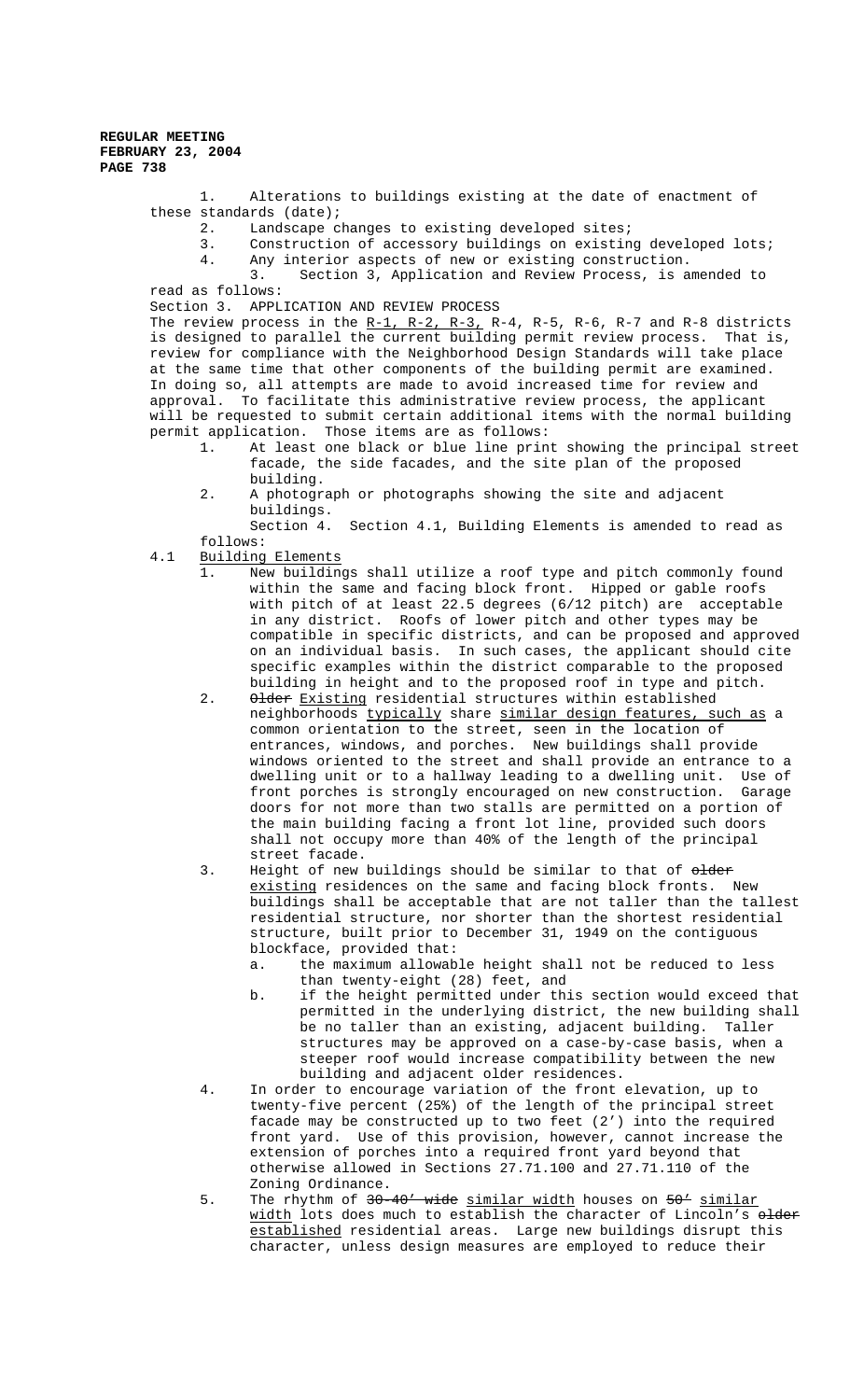apparent scale. New buildings over fifty feet (50') in length on the principal street facade should be designed to maintain the rhythm of the smaller existing adjacent buildings. Designs will be bound to meet this standard which offset the principal street facade and roof at intervals of fifty feet (50') or less. These offsets shall be at least six feet (6') in depth, and the portions of the facade offset shall equal at least 10% of the length of the facade. Alternate designs that maintain the rhythm of the blockface by such means as shifts in materials within the facade, use of multiple porches and/or dormers, and grouping of windows and entrances, may also be approved on a case-by-case basis. Introduced by Terry Werner Seconded by Cook & carried by the following vote: AYES: Camp, Cook, Friendt, McRoy, Newman, Svoboda, Werner; NAYS: None.

USE PERMIT 57D - APPLICATION OF RIDGE DEVELOPMENT COMPANY AND SUPERIOR POINT PARTNERS TO AMEND LINCOLN CROSSINGS USE PERMIT TO INCREASE THE BOUNDARY AND FLOOR AREA, AND TO MODIFY THE REQUIRED FRONT YARD SETBACK ALONG FOLKWAYS BLVD. AND THE SETBACK FROM THE RESIDENTIAL DISTRICT, ON PROPERTY GENERALLY LOCATED AT N. 27TH STREET AND FOLKWAYS BLVD. (IN CONNECTION W/04-18) - CLERK read the following resolution, introduced by Jonathan Cook, who moved its adoption:

A-82592 WHEREAS, Ridge Development Company and Superior Point Partners have submitted an application in accordance with Section 27.37.070 of the Lincoln Municipal Code designated as Use Permit No. 57D for authority to amend the Lincoln Crossings Use Permit to increase the boundary and floor area, and to modify the required front yard setback along Folkways Boulevard and the setback from the residential district, on property generally located at North 27th Street and Folkways Boulevard, and legally described as follows:

Lots 3-10 and Outlot A, King Ridge Addition, Lots 4-7, and Outlots A and B, Lincoln Crossing Addition, Lots 1-9 and Outlot A, Lincoln Crossing 1st Addition, Lots 1 and 2, Lincoln Crossing 2nd Addition, Lots 1-3, Lincoln Crossing 3rd Addition, Lots 1 and 2, Lincoln Crossing 4th Addition, and Lot 47 I.T., located in Section 6, Township 10 North, Range 6 East of the 6th P.M., Lancaster County, Nebraska; and

WHEREAS, the real property adjacent to the area included within the site plan for increase in boundary and modifications to setbacks within this Use Permit will not be adversely affected; and

WHEREAS, said site plan together with the terms and conditions hereinafter set forth are consistent with the intent and purpose of Title 27 of the Lincoln Municipal Code to promote the public health, safety, and general welfare.

NOW, THEREFORE, BE IT RESOLVED by the City Council of the City of Lincoln, Nebraska:

That the application of Ridge Development Company and Superior Point Partners, hereinafter referred to as "Permittee", to amend the Lincoln Crossings Use Permit to increase the boundary and floor area, and to modify the required front yard setback along Folkways Boulevard and the setback from the residential district be and the same is hereby granted under the provisions of Section 27.37.070 of the Lincoln Municipal Code upon condition that all construction be in strict compliance with the application, the site plan, and the following additional express terms, conditions, and requirements:

1. This permit approves the expansion of the Lincoln Crossings Use Permit for a total of 867,769 square feet of floor area with 51,300 square feet of floor area permitted north of North Hill Road and 816,469 square feet of floor area permitted south of North Hill Road, and modifications to the required front yard setback along Folkways Boulevard and setback from the residential district as shown on the site plan.

- 2. Before receiving building permits:
	- a. The Permittee must submit an acceptable revised and reproducible final plan including seven copies.
	- b. The construction plans must conform to the approved plans. c. Administrative Amendment #03089 to reduce the boundary and floor area for King Ridge Use Permit #103 must first be approved.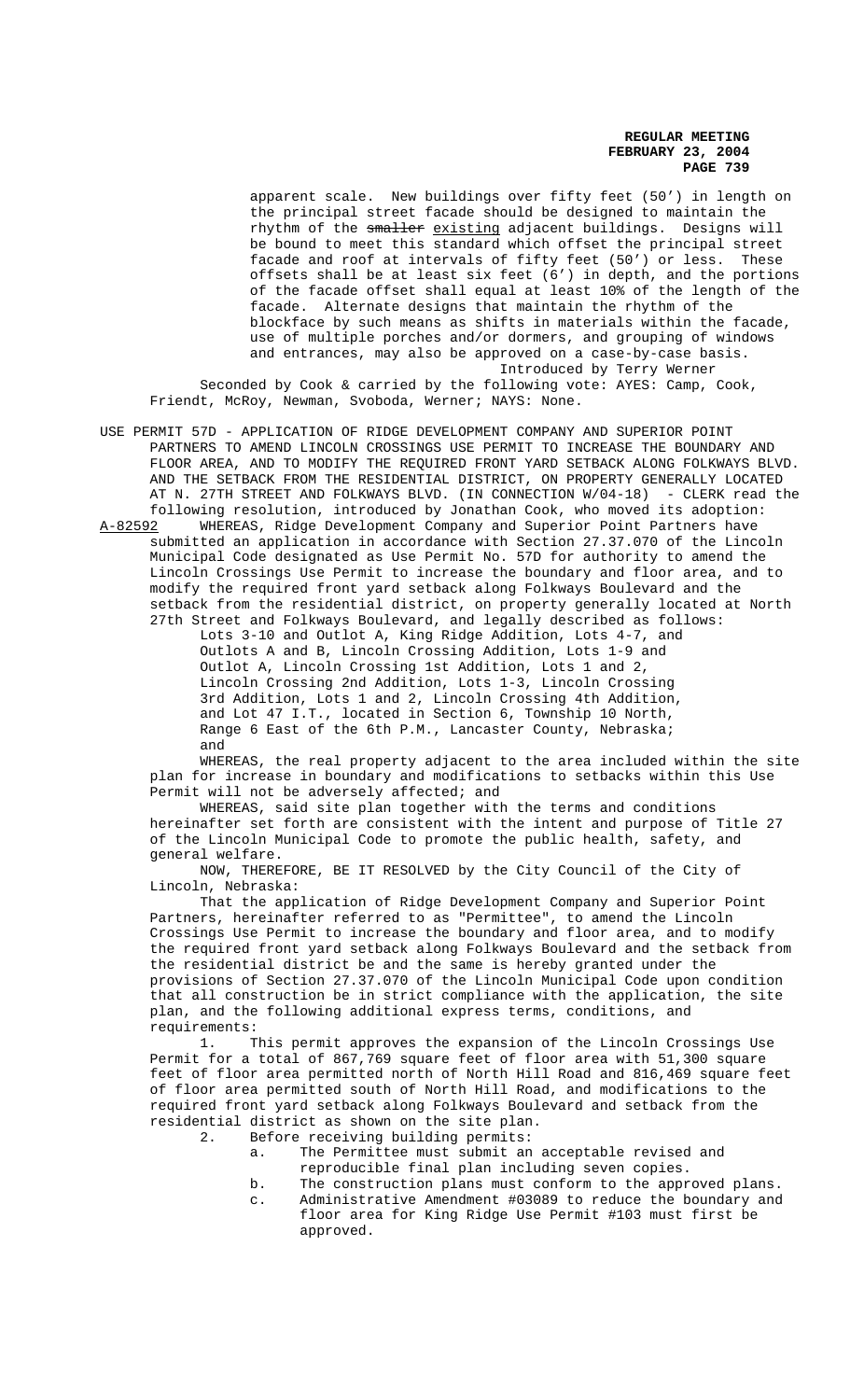> 3. Before occupying the new commercial areas all development and construction must be completed in conformance to the approved plans.

4. All privately-owned improvements must be permanently maintained by the Permittee or an appropriately established owners association approved by the City Attorney.

5. The site plans approved by this permit shall be the basis for all interpretations of setbacks and yards, and the locations of buildings, location of parking and circulation elements, and similar matters.

6. The terms, conditions, and requirements of this resolution shall be binding and obligatory upon the Permittee, its successors and assigns. The building official shall report violations to the City Council which may revoke this use permit or take such other action as may be necessary to gain compliance.

7. The Permittee shall sign and return the City's letter of acceptance to the City Clerk within 30 days following approval of this use permit, provided, however, said 30-day period may be extended up to six months by administrative amendment. The City Clerk shall file a copy of the resolution approving this use permit and the letter of acceptance with the Register of Deeds, filing fees therefor to be paid in advance by the Permittee.

8. The site plan as approved with this resolution voids and supersedes all previously approved site plans, however, all resolutions approving previous permits remain in force unless specifically amended by this resolution.

Introduced by Jonathan Cook Seconded by Svoboda & carried by the following vote: AYES: Camp, Cook, Friendt, McRoy, Newman, Svoboda, Werner; NAYS: None.

#### **PETITIONS & COMMUNICATIONS**

THE FOLLOWING WERE REFERRED TO PLANNING DEPT.:

- Change of Zone 04005 App. of Southeast Fire Dept. for a change from
- AGR to P Public Use at 7700 Pine Lake Road.
- Change of Zone 04006 App. of Jornat LLC from H-3 Highway
- Commercial Dist. to I-1 Industrial District on property at 301 SW  $25^{TH}$  St. Special Permit Amendment No. 04001 - App. of Madonna Rehabilitation
- Hospital to increase the area of the special permit and allow a lighted ground sign on property at 5401 South Street.
- Special Permit No. 04006 App. of Overstreet Inc. to sell alcoholic beverages for consumption off the premises on property at 1301 North 27<sup>th</sup> Street.
- REPORT OF UNL MICROBIOLOGIST FOR WATER TESTING FOR THE MONTH OF JANUARY, 2004 - CLERK presented said report which was placed on file in the Office of the City Clerk. **(35-01)**

#### **REPORTS OF CITY OFFICERS**

CLERK'S LETTER AND MAYOR'S APPROVAL OF ORDINANCES AND RESOLUTIONS PASSED BY COUNCIL ON FEBRUARY 9, 2004 - CLERK presented said report which was placed on file in the Office of the City Clerk.

INVESTMENT OF FUNDS FROM JANUARY 26 THROUGH FEBRUARY 6, 2004 - CLERK read the following resolution, introduced by Glenn Friendt, who moved its adoption:

A-82588 BE IT HEREBY RESOLVED BY THE CITY COUNCIL of the City of Lincoln, Nebraska:

That the attached list of investments be confirmed and approved, and the City Treasurer is hereby directed to hold said investments until maturity unless otherwise directed by the City Council.

Introduced by Glenn Friendt Seconded by Svoboda & carried by the following vote: AYES: Camp, Cook, Friendt, McRoy, Newman, Svoboda, Werner; NAYS: None.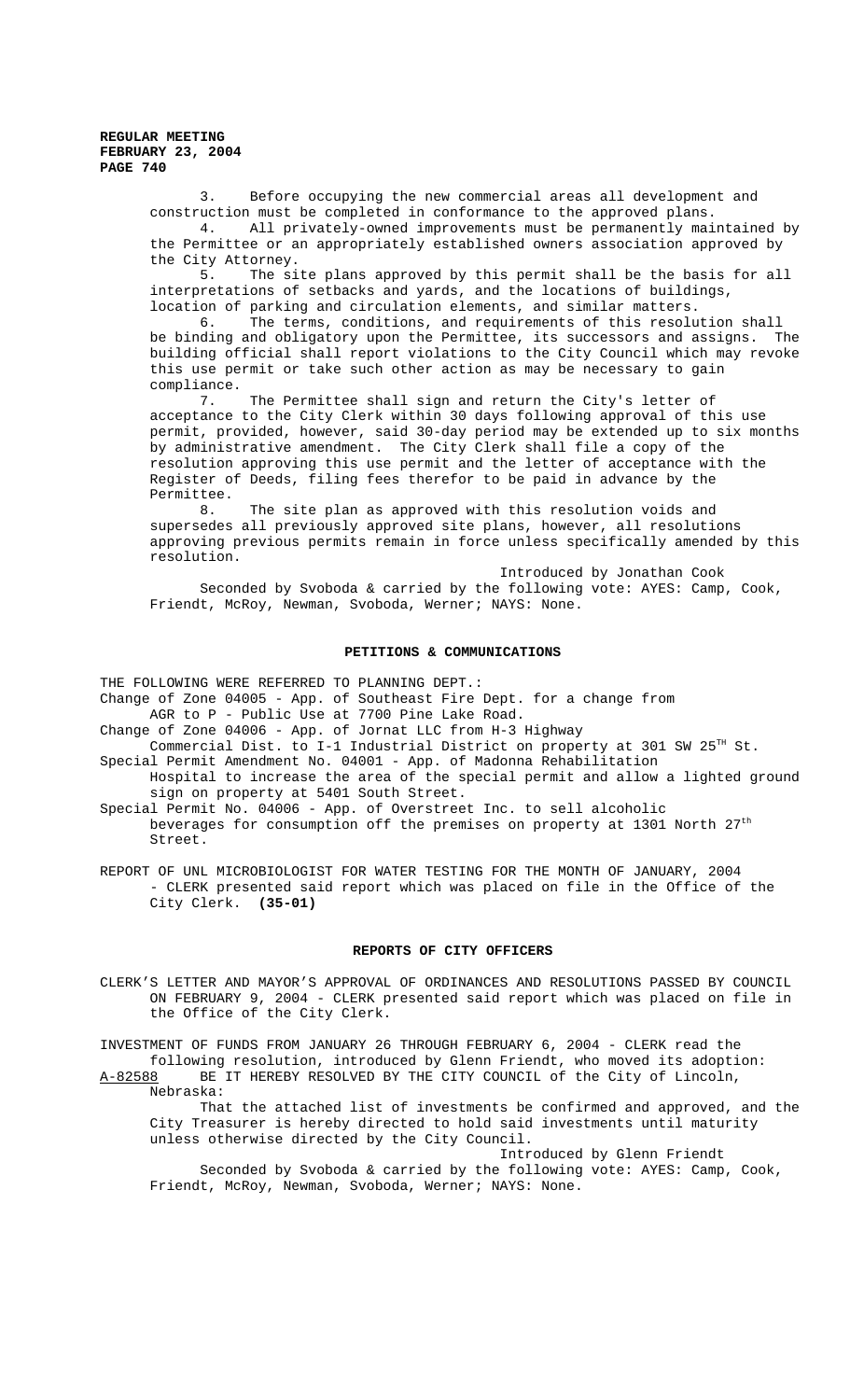INVESTMENT OF FUNDS FOR THE WEEK OF FEBRUARY 9 THRU FEBRUARY 13, 2004 - CLERK read the following resolution, introduced by Glenn Friendt, who moved its adoption: A-82589 BE IT HEREBY RESOLVED BY THE CITY COUNCIL of the City of Lincoln,

Nebraska:

That the attached list of investments be confirmed and approved, and the City Treasurer is hereby directed to hold said investments until maturity unless otherwise directed by the City Council.

Introduced by Glenn Friendt

Seconded by Svoboda & carried by the following vote: AYES: Camp, Cook, Friendt, McRoy, Newman, Svoboda, Werner; NAYS: None.

INVESTMENT OF FUNDS FOR THE WEEK OF FEBRUARY 17 THRU 20, 2004 - CLERK read the following resolution, introduced by Glenn Friendt, who moved its adoption: A-82590 BE IT HEREBY RESOLVED BY THE CITY COUNCIL of the City of Lincoln, Nebraska:

That the attached list of investments be confirmed and approved, and the City Treasurer is hereby directed to hold said investments until maturity unless otherwise directed by the City Council.

Introduced by Glenn Friendt Seconded by Svoboda & carried by the following vote: AYES: Camp, Cook, Friendt, McRoy, Newman, Svoboda, Werner; NAYS: None.

- REPORT FROM CITY TREASURER OF TELECOMM. OCC. TAX FOR THE MONTH OF JANUARY 2004: ATS MOBILE, EXCEL, NOSVA, VARTEC CLERK presented said report which was placed on file in the Office of the City Clerk. **(20)**
- REPORT OF LINCOLN WATER AND WASTEWATER SYSTEMS FOR FISCAL YEAR 2002-03 CLERK presented said report which was placed on file in the Office of the City Clerk. **(5)**
- REPORT FROM CITY TREASURER OF CASH ON HAND AT THE CLOSE OF BUSINESS JANUARY 31, 2004 CLERK presented said report which was placed on file in the Office of the City Clerk. **(5-21)**
- REPORT OF CITY OF LINCOLN COMPREHENSIVE ANNUAL FINANCIAL REPORT FOR THE FISCAL YEAR ENDING AUGUST 31, 2003 - CLERK presented said report which was placed on file in the Office of the City Clerk. **(5)**

### ORDINANCES - 1<sup>st</sup> READING

- VACATION 03014 VACATING A PORTION OF THE EAST WEST ALLEY FROM VACATED SOUTH  $26^{TH}$ STREET TO SOUTH 27TH STREET, BETWEEN N AND O STREETS - CLERK read an ordinance, introduced by Glenn Friendt, an ordinance vacating a portion of the east west alley from vacated South 26<sup>th</sup> Street to South 27<sup>th</sup> Street, between N and O Streets, and retaining title thereto in the City of Lincoln, Lancaster County, Nebraska, the first time.
- VACATION 03019 VACATING A PORTION OF WHITEWATER LANE AT NORTH 15TH STREET. (REQUEST  $2^{ND}$  &  $3^{RD}$  READINGS  $3/1/04$ ) - - CLERK read an ordinance, introduced by Glenn Friendt, an ordinance vacating a portion of Whitewater Lane near North 15<sup>th</sup> Street, and retaining title thereto in the City of Lincoln, Lancaster County, Nebraska, the first time.
- VACATION 03022 VACATING A PORTION OF THE ALLEY ADJACENT TO ROCK N ROLL RUNZA GENERALLY LOCATED AT 14TH AND P STREETS - - CLERK read an ordinance, introduced by Glenn Friendt, an ordinance vacating a portion of the alley adjacent to Rock 'N Roll Runza generally located at 14<sup>th</sup> and P Streets, and retaining title thereto in the City of Lincoln, Lancaster County, Nebraska, the first time.
- CHANGE OF ZONE 79HP APPLICATION OF THE ALPHA XI DELTA BUILDING ASSOCIATION TO DESIGNATE THE ALPHA XI DELTA SORORITY HOUSE AT 1619 R STREET AS A LANDMARK CLERK read an ordinance, introduced by Glenn Friendt, an ordinance amending the City of Lincoln District Map attached to and made a part of Title 27 of the Lincoln Municipal Code by designating certain property as a Landmark, the first time.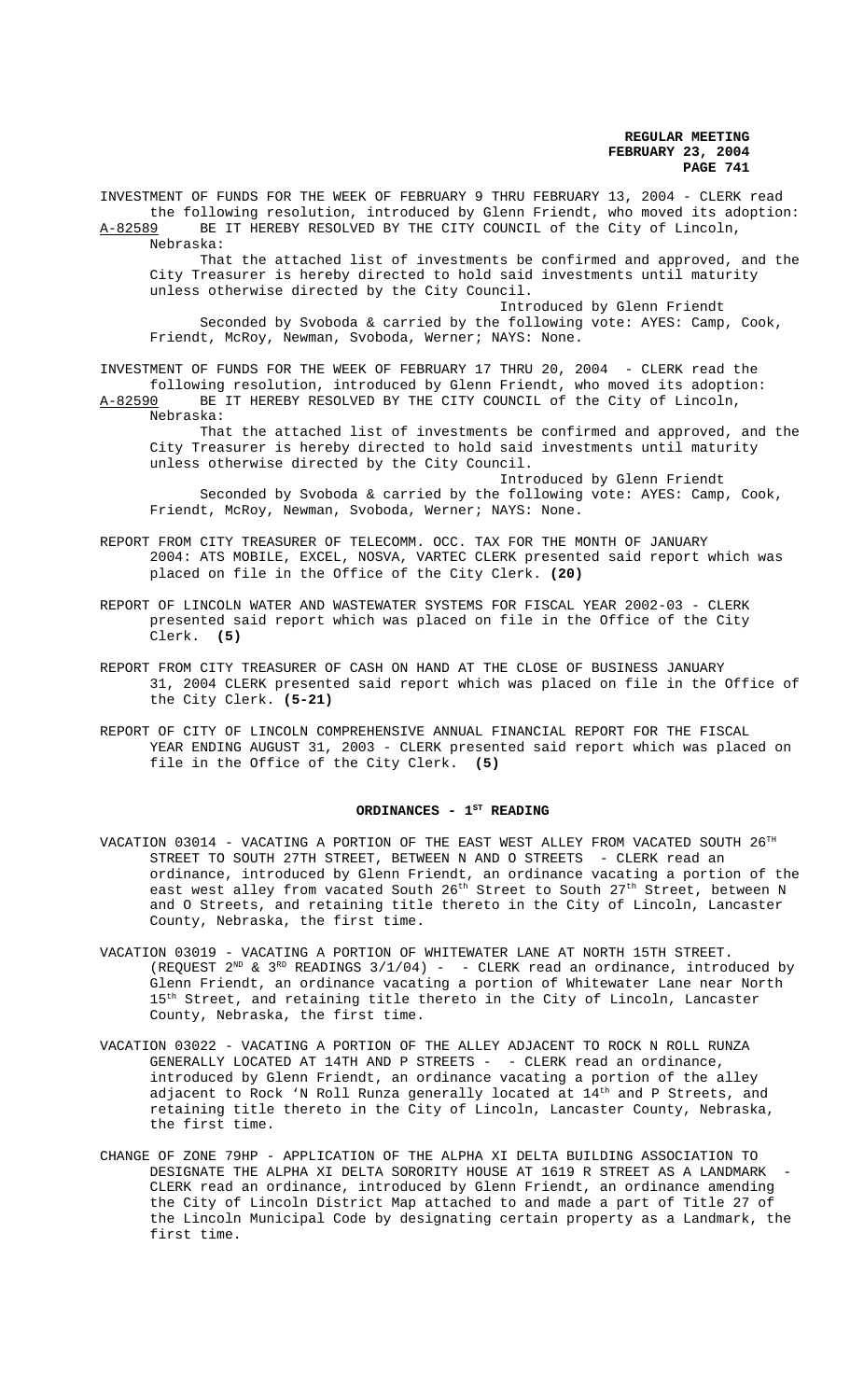- CHANGE OF ZONE 80HP APPLICATION OF MICHAEL AND CAROL JAMES TO DESIGNATE THE R.O. STAKE HOUSE AT 145 S. 28TH STREET AS A LANDMARK - CLERK read an ordinance, introduced by Glenn Friendt, an ordinance amending the City of Lincoln District Map attached to and made a part of Title 27 of the Lincoln Municipal Code by designating certain property as a Landmark, the first time.
- STREET NAME CHANGE 04001 RENAMING SOUTH 23RD STREET IN STONE RIDGE ESTATES  $2^{ND}$ ADDITION AND TAMARIN RIDGE ADDITION AS HEREL STREET EXTENDING TO VAVRINA LANE - CLERK read an ordinance, introduced by Glenn Friendt, an ordinance changing the name of South 23<sup>rd</sup> Street, located north of Vavrina Lane in Stone Ridge Estates 2<sup>nd</sup> Addition and Tamarin Ridge Addition, to Herel Street, as recommended by the Street Name Committee, the first time.
- APPROVING A LEASE AGREEMENT BETWEEN NEBRASKA GOLF & TURF, NEBRASKA NATIONAL BANK, AND THE CITY FOR THE LEASE OF 225 GOLF CARS AND 14 UTILITY VEHICLES FOR USE BY THE CITY PARKS AND RECREATION DEPARTMENT. (REQUEST  $2^{ND}$  &  $3^{RD}$  READINGS  $3/1/04$ ) -CLERK read an ordinance, introduced by Glenn Friendt, an ordinance approving a Lease Agreement between Nebraska Golf & Turf, Nebraska National Bank, and the City for the lease of 225 golf cars and 14 utility vehicles for use by the City Parks and Recreation Department, the first time.
- APPROVING A LEASE AGREEMENT BETWEEN NEBRASKA NATIONAL BANK, AND THE CITY FOR GOLF COURSE AND PARK MAINTENANCE EQUIPMENT AT HOLMES AND MAHONEY GOLF COURSES.(REQUEST  $2^{ND}$  &  $3^{RD}$  READINGS  $3/1/04$ )11 - CLERK read an ordinance, introduced by Glenn Friendt, an ordinance approving a Lease Agreement between Nebraska National Bank, and the City for golf course and park maintenance equipment at Holmes and Mahoney Golf Courses, the first time.

### ORDINANCES - 3<sup>RD</sup> READING

CHANGE OF ZONE 3428 - AMENDING TITLE 27 OF THE LINCOLN MUNICIPAL CODE BY ADDING NEW SECTIONS 27.11.090, 27.13.090, AND 27.15.090 TO REQUIRE APPLICATIONS FOR BUILDING PERMITS FOR NEW CONSTRUCTION OF PRINCIPAL BUILDINGS ON PROPERTY LOCATED WITHIN THE R-1, R-2, AND R-3 RESIDENTIAL DISTRICTS, RESPECTIVELY, AND LOCATED WITHIN THE CITY LIMITS AS OF DECEMBER 31, 1949, TO COMPLY WITH THE NEIGHBORHOOD DESIGN STANDARDS; AMENDING SECTIONS 27.17.090, 27.19.090, 27.21.090, 27.23.090, AND 27.24.090 TO PROVIDE THAT THE NEIGHBORHOOD DESIGN STANDARDS SHALL APPLY TO APPLICATIONS FOR BUILDING PERMITS FOR NEW CONSTRUCTION OF PRINCIPAL BUILDINGS ON PROPERTY LOCATED WITHIN THE R-4, R-5, R-6, R-7, AND R-8 RESIDENTIAL DISTRICTS, RESPECTIVELY, AND LOCATED WITHIN THE CITY LIMITS AS OF DECEMBER 31, 1949. (IN CONNECTION W/04R-11) - PRIOR to reading:

WERNER Moved to amend Bill #04-12 on page 3, line 20, after the words "principal building" insert the words "on property located". Seconded by Svoboda & carried by the following vote: AYES: Camp, Cook,

Friendt, McRoy, Newman, Svoboda, Werner; NAYS: None. CLERK Read an ordinance, introduced by Ken Svoboda, amending Title 27 of the Lincoln Municipal Code by adding new Sections 27.11.090, 27.13.090, and

27.15.090 to require applications for building permits for new construction of principal buildings on property located within the R-1, R-2, and R-3 Residential Districts, respectively, and located within the City limits as of December 31, 1949, to comply with the Neighborhood Design Standards; amending Sections 27.17.090, 27.19.090, 27.21.090, 27.23.090, and 27.24.090 to provide that the Neighborhood Design Standards shall apply to applications for building permits for new construction of principal buildings on property located within the R-4,R-5, R-6, R-7, and R-8 Residential Districts, respectively, and located within the City limits as of December 31, 1949, the third time.

SVOBODA Moved to pass the ordinance as amended.

Seconded by Cook & carried by the following vote: AYES: Camp, Cook, Friendt, McRoy, Newman, Svoboda, Werner; NAYS: None.

The ordinance, being numbered **#18305**, is recorded in Ordinance Book 25, Page